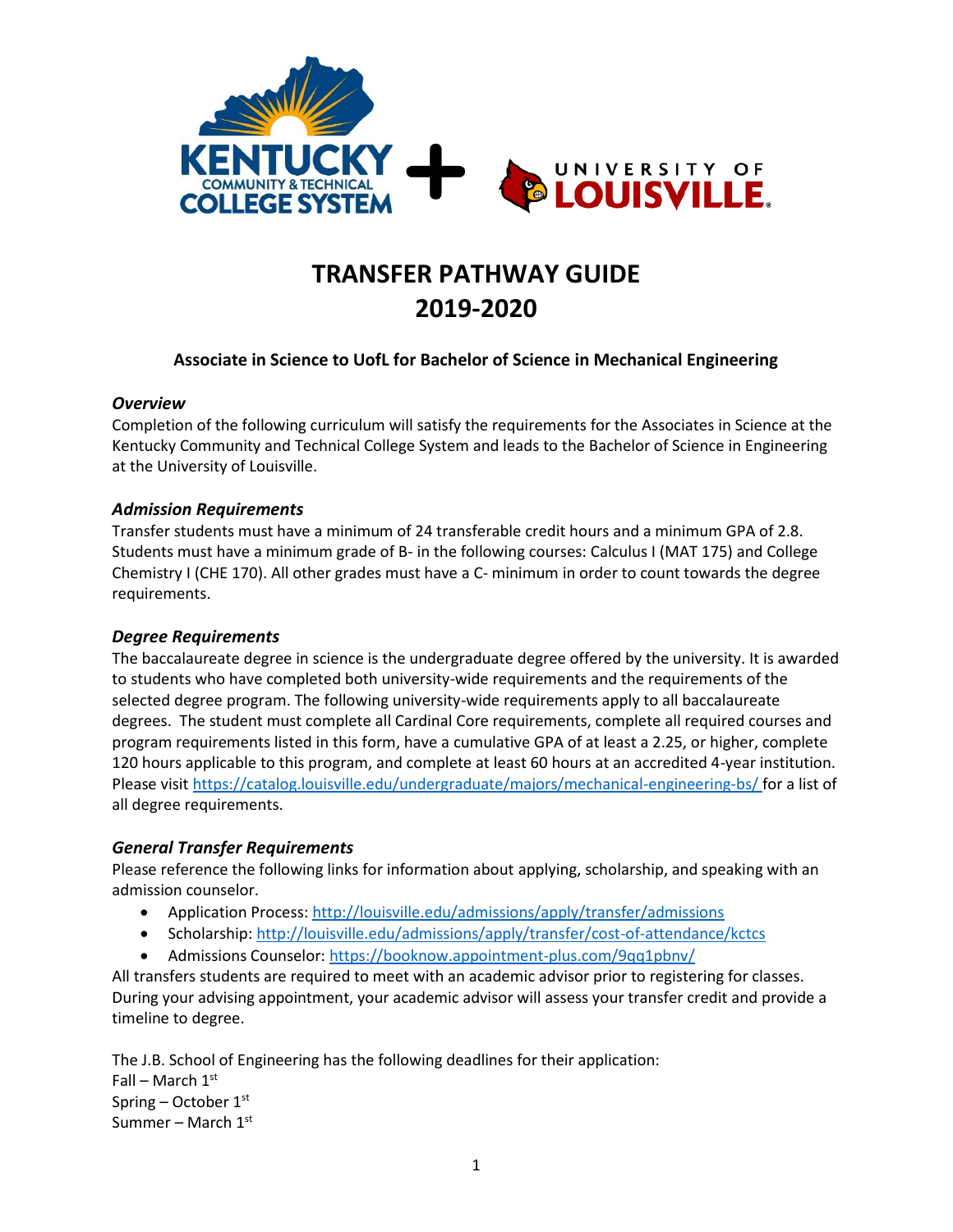# **KCTCS Associate in Science TO the University of Louisville Bachelor of Science in Mechanical Engineering CHECKLIST**

# **Kentucky Community and Technical College System**

| <b>KCTCS</b><br><b>Course</b> | <b>Course or Category</b>                        | <b>Credits</b> | <b>UofL</b><br><b>Course</b> | Completed |
|-------------------------------|--------------------------------------------------|----------------|------------------------------|-----------|
| <b>ENG 101</b>                | Writing 1                                        | 3              | <b>ENGL 101</b>              |           |
| <b>ENG 102</b>                | Writing II                                       | 3              | <b>ENGL 102</b>              |           |
| <b>COM 181</b>                | <b>Oral Communications</b>                       | 3              | <b>COMM 111</b>              |           |
| TBS XXX                       | Social & Behavioral Science*                     | 3              | <b>SBS XXX</b>               |           |
| TBS XXX                       | Social & Behavioral Science*                     | 3              | <b>SBS XXX</b>               |           |
| <b>HIS XXX</b>                | Heritage*- recommend HIS 101, 102, 108 or<br>109 | 3              | <b>HIST XXX</b>              |           |
| <b>TBS XXX</b>                | Arts & Humanities*                               | 3              | A/H XXX                      |           |
| <b>PHY</b><br>231/241         | General University Physics I & lab               | 5              | <b>PHYS</b><br>298/295       |           |
| <b>CHE</b><br>170/175         | General College Chemistry I & lab                | 5              | <b>CHEM</b><br>201/207       |           |
| <b>MAT 175</b>                | Calculus I **                                    | 5              | <b>ENGR 101</b>              |           |
| <b>MAT 185</b>                | Calculus II                                      | 5              | <b>ENGR 102</b>              |           |
|                               | <b>Subtotal General Education Core Courses</b>   | 41             |                              |           |

#### **Category 1: KCTCS General Education Core Requirements (33 hours)**

\*One of these courses must be selected from the KCTCS identified Cultural Studies course list, indicate by placing (CS) next to the course name in Category 1 or 2 table.

\*\* Students who do not test into MAT 175 must complete MAT 150 **AND** MAT 155 before being able to take MAT 175. Students may also complete MAT 171 according to placement.

#### **Category 2: KCTCS Associate in Science Requirements (6 hours)**

| <b>KCTCS</b><br>Course | <b>Course or Category</b>                 | <b>Credits</b> | UofL<br>Course  | Completed |
|------------------------|-------------------------------------------|----------------|-----------------|-----------|
| <b>CHE 180</b>         | <b>General Chemistry II</b>               | 4              | <b>CHEM 202</b> |           |
| <b>MAT 275</b>         | Calculus III                              | 4              | <b>ENGR 201</b> |           |
|                        | <b>Subtotal AA/AS Requirement Courses</b> | 8              |                 |           |

#### **Category 3: KCTCS Electives (21 hours)**

| <b>KCTCS</b><br>Course | <b>Course or Category</b>            | <b>Credits</b> | UofL<br>Course      | <b>Completed</b> |
|------------------------|--------------------------------------|----------------|---------------------|------------------|
| <b>CIT 105</b>         | Digital Literacy or IC3 test out     | $0 - 3$        | <b>Elective XXX</b> |                  |
| <b>FYE 105</b>         | First-Year Experience                | 3              | <b>GEN 100</b>      |                  |
| <b>MAT 285</b>         | <b>Differential Equations</b>        | 3              | <b>ENGR 205</b>     |                  |
| <b>PHY 232</b>         | <b>General University Physics II</b> | 4              | <b>PHYS 299</b>     |                  |
| TBS XXX                | Any College Level Course             | $1 - 3$        | TBD XXX             |                  |
|                        | <b>Subtotal Elective Courses</b>     | $11 - 15$      |                     |                  |
|                        | <b>TOTAL Associate Degree Hours</b>  | 60-63          |                     |                  |